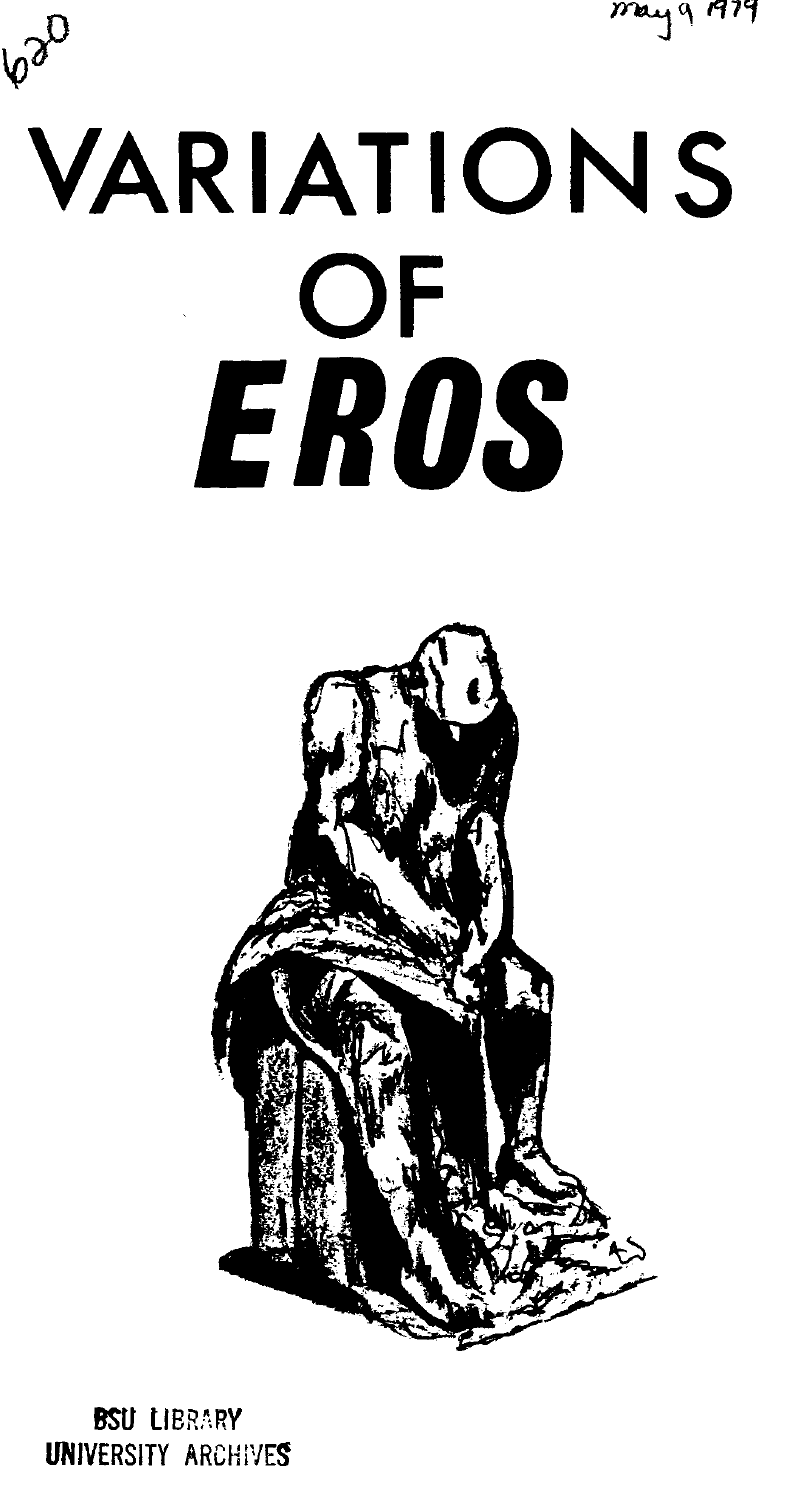# LOVERS: "Winners"

### by Brian Friel

# The Cast

Man . .<br>Women .<br>Mag . .<br>Joe . . . . . . Karl Hahn . . . Vicky Perez Iristina Peterson<br>Kristina Peterson<br>. . .Mike Hoffman Directed by . . . . . Melanie Yellen

Setting: On top of Ardnageeha. Time: The present.

Produced with permission of Dramatic Publishing Co.

#### THE STRONGER

by August Strindberg Translated by Edith and Warner Oland

# The Cast

The Cast<br>Mille. Y . . . . . Darien Springthorpe<br>"...soundless wailing, the silent withering..."<br>X . . . . . . . . . . . Trish Coonts "...soundless wailing, the<br>silent withering..."<br>Mme.  $X \tcdot \tcdot \tcdot \tcdot \tcdot \tcdot \tcdot \tcdot \tcdot \tcdot$  Trish Coonts " ... only the fight to recover what has been  $lost..."$ A Waitress: ........ Beth Young "There is no end... of pain that is painless..." (Quotes from T.S. Eliot's "The Dry Salvages")

Setting: A Cafe, somewhere in Europe Time: Easter Sunday, The Present.

Directed by . . . . Patrick Cunningham Assisted by . . . . . . . Beth Young